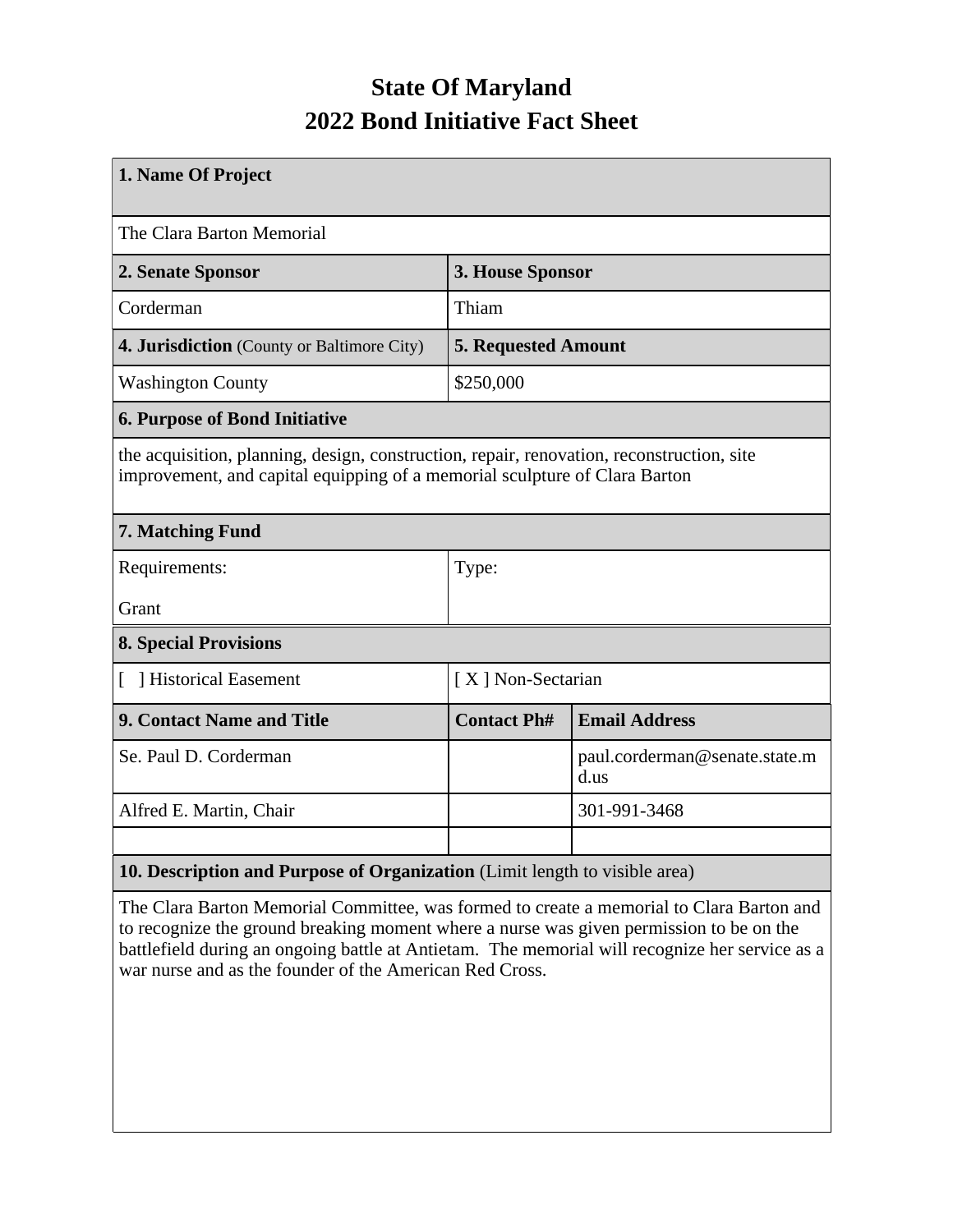## **11. Description and Purpose of Project** (Limit length to visible area)

The purpose of the memorial is to celebrate the life and contributions of renowned Civil War nurse and founder of the American Red Cross, Clara Barton. Known by many historians as the Angel of the Battlefield, the Memorial recognizes the moment where Clara Barton broke the barrier for nurses to be present on the battlefield during the course of a battle, under fire, at Antietam. The completed memorial will provide a central venue where residents and visitors learn about this pivotal figure. The memorial will consist of a heroic scale bronze depiction of Clara Barton giving aid to a fallen Union soldier. It recognizes the importance of an immediate response to care, that later inspired the mission of the American Red Cross. The Memorial will include a written narrative summarizing her contributions and will be placed at the beginning of the City of Hagerstown Cultural Trail leading the public into the Arts and Entertainment District of downtown Hagerstown.

*Round all amounts to the nearest \$1,000. The totals in Items 12 (Estimated Capital Costs) and 13 (Proposed Funding Sources) must match. The proposed funding sources must not include the value of real property unless an equivalent value is shown under Estimated Capital Costs.*

| <b>12. Estimated Capital Costs</b>                                     |           |  |  |  |  |  |
|------------------------------------------------------------------------|-----------|--|--|--|--|--|
| <b>Acquisition</b>                                                     | \$275,000 |  |  |  |  |  |
| <b>Design</b>                                                          | \$180,000 |  |  |  |  |  |
| <b>Construction</b>                                                    | \$155,000 |  |  |  |  |  |
| <b>Equipment</b>                                                       | \$5,000   |  |  |  |  |  |
| <b>Total</b>                                                           | \$615,000 |  |  |  |  |  |
| 13. Proposed Funding Sources - (List all funding sources and amounts.) |           |  |  |  |  |  |
| Howard Kaylor Foundation                                               | \$50,000  |  |  |  |  |  |
| <b>Irving Einbinder Foundation</b>                                     | \$25,000  |  |  |  |  |  |
| <b>Groh Family Foundation</b>                                          | \$25,000  |  |  |  |  |  |
| City of Hagerstown                                                     | \$60,000  |  |  |  |  |  |
| Private Donors to date                                                 | \$30,000  |  |  |  |  |  |
| <b>Washington County</b>                                               | \$50,000  |  |  |  |  |  |
| <b>Delaplaine Foundation</b>                                           | \$25,000  |  |  |  |  |  |
| <b>Anticipated Additional Private Donors</b>                           | \$100,000 |  |  |  |  |  |
| The State of Maryland                                                  | \$250,000 |  |  |  |  |  |
|                                                                        |           |  |  |  |  |  |
|                                                                        |           |  |  |  |  |  |
| <b>Total</b>                                                           | \$615,000 |  |  |  |  |  |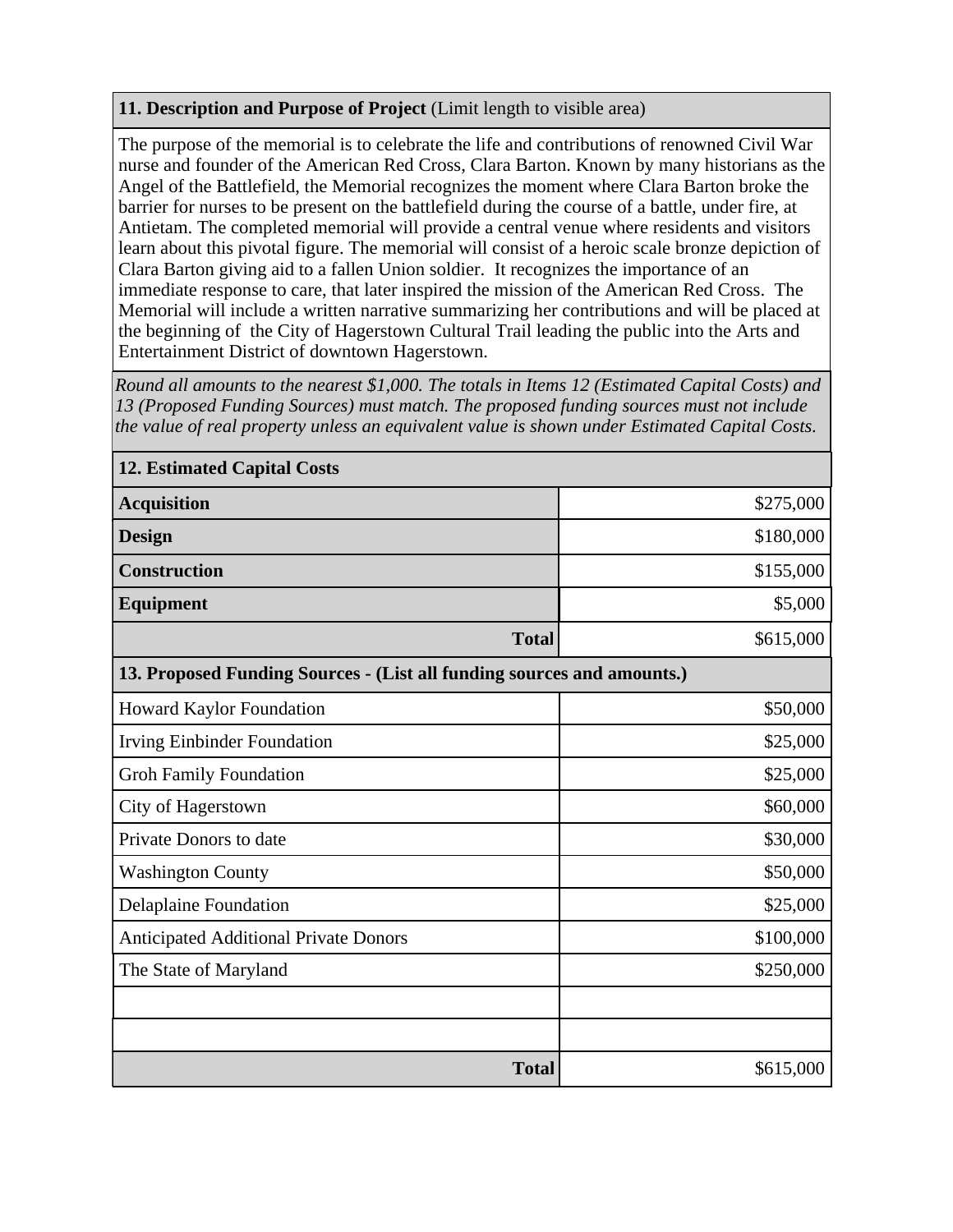| 14. Project Schedule (Enter a date or one of the following in each box. N/A, TBD or Complete)                                         |                            |                  |                                                 |                                                                                  |                                              |                                                                   |                |                                                                |  |
|---------------------------------------------------------------------------------------------------------------------------------------|----------------------------|------------------|-------------------------------------------------|----------------------------------------------------------------------------------|----------------------------------------------|-------------------------------------------------------------------|----------------|----------------------------------------------------------------|--|
| <b>Begin Design</b>                                                                                                                   |                            |                  |                                                 | <b>Complete Design</b>                                                           |                                              | <b>Begin Construction</b>                                         |                | <b>Complete Construction</b>                                   |  |
| 11/1/2021                                                                                                                             |                            |                  | 3/15/2022                                       |                                                                                  | 8/1/2022                                     |                                                                   |                | 5/2/2023                                                       |  |
| <b>15. Total Private Funds</b><br>and Pledges Raised                                                                                  |                            |                  |                                                 | 16. Current Number of<br><b>People Served Annually at</b><br><b>Project Site</b> |                                              | <b>Project is Complete</b>                                        |                | 17. Number of People to be<br><b>Served Annually After the</b> |  |
| 185000.00                                                                                                                             |                            |                  |                                                 | 2,000                                                                            |                                              |                                                                   | 30,000 or more |                                                                |  |
|                                                                                                                                       |                            |                  |                                                 |                                                                                  |                                              | 18. Other State Capital Grants to Recipients in the Past 15 Years |                |                                                                |  |
|                                                                                                                                       | <b>Legislative Session</b> |                  |                                                 | <b>Amount</b>                                                                    |                                              | <b>Purpose</b>                                                    |                |                                                                |  |
| $\boldsymbol{0}$                                                                                                                      |                            |                  |                                                 | \$0                                                                              |                                              |                                                                   |                |                                                                |  |
|                                                                                                                                       |                            |                  |                                                 |                                                                                  |                                              |                                                                   |                |                                                                |  |
|                                                                                                                                       |                            |                  |                                                 |                                                                                  |                                              |                                                                   |                |                                                                |  |
|                                                                                                                                       |                            |                  |                                                 |                                                                                  |                                              |                                                                   |                |                                                                |  |
| 19. Legal Name and Address of Grantee                                                                                                 |                            |                  |                                                 |                                                                                  |                                              | <b>Project Address (If Different)</b>                             |                |                                                                |  |
| The Clara Barton Memorial C/O<br>The Community Foundation of Washington<br>County, 37 S. Potomac Street<br>Hagerstown, Maryland 21740 |                            |                  | 319 Summit Avenue<br>Hagerstown, Maryland 21740 |                                                                                  |                                              |                                                                   |                |                                                                |  |
| 20. Legislative District in<br>2B - Washington County<br><b>Which Project is Located</b>                                              |                            |                  |                                                 |                                                                                  |                                              |                                                                   |                |                                                                |  |
| 21. Legal Status of Grantee (Please Check One)                                                                                        |                            |                  |                                                 |                                                                                  |                                              |                                                                   |                |                                                                |  |
| <b>Local Govt.</b>                                                                                                                    |                            |                  | <b>For Profit</b>                               | <b>Non Profit</b>                                                                |                                              |                                                                   | Federal        |                                                                |  |
| $\begin{bmatrix} 1 \end{bmatrix}$                                                                                                     |                            |                  |                                                 | $\lceil \; \rceil$                                                               | [X]                                          |                                                                   |                | $\lceil \ \rceil$                                              |  |
| 22. Grantee Legal Representative                                                                                                      |                            |                  |                                                 |                                                                                  | 23. If Match Includes Real Property:         |                                                                   |                |                                                                |  |
| Name:                                                                                                                                 |                            | Al Martin        |                                                 |                                                                                  | <b>Has An Appraisal</b><br><b>Been Done?</b> |                                                                   | Yes/No         |                                                                |  |
| <b>Phone:</b>                                                                                                                         |                            | $(301)$ 991-3468 |                                                 |                                                                                  |                                              |                                                                   |                |                                                                |  |
| <b>Address:</b>                                                                                                                       |                            |                  | If Yes, List Appraisal Dates and Value          |                                                                                  |                                              |                                                                   |                |                                                                |  |
| The Community Foundation of Washington<br>County<br>37 S. Potomac Street<br>Hagerstown, Maryland 21740                                |                            |                  |                                                 |                                                                                  |                                              |                                                                   |                |                                                                |  |
|                                                                                                                                       |                            |                  |                                                 |                                                                                  |                                              |                                                                   |                |                                                                |  |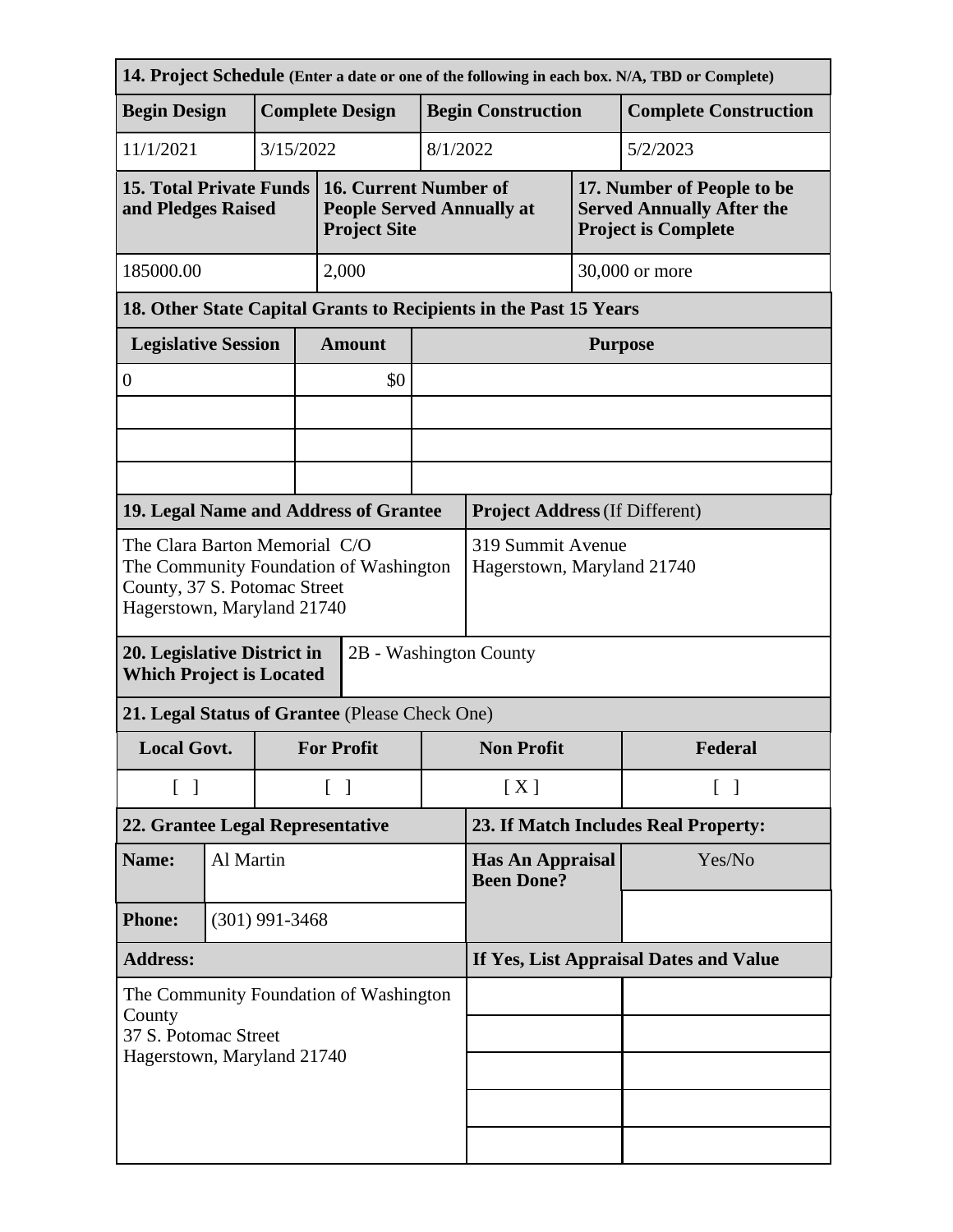| 24. Impact of Project on Staffing and Operating Cost at Project Site            |                                                                                              |                          |                                           |                                             |      |  |  |  |  |
|---------------------------------------------------------------------------------|----------------------------------------------------------------------------------------------|--------------------------|-------------------------------------------|---------------------------------------------|------|--|--|--|--|
| Current # of<br><b>Employees</b>                                                | Projected # of<br><b>Employees</b>                                                           |                          | <b>Current Operating</b><br><b>Budget</b> | <b>Projected Operating</b><br><b>Budget</b> |      |  |  |  |  |
| $\boldsymbol{0}$                                                                | $\overline{0}$                                                                               |                          | 0.00                                      |                                             | 0.00 |  |  |  |  |
|                                                                                 | 25. Ownership of Property (Info Requested by Treasurer's Office for bond purposes)           |                          |                                           |                                             |      |  |  |  |  |
| A. Will the grantee own or lease (pick one) the property to be improved?<br>Own |                                                                                              |                          |                                           |                                             |      |  |  |  |  |
| B. If owned, does the grantee plan to sell within 15 years?<br>N <sub>o</sub>   |                                                                                              |                          |                                           |                                             |      |  |  |  |  |
|                                                                                 | C. Does the grantee intend to lease any portion of the property to others?<br>N <sub>0</sub> |                          |                                           |                                             |      |  |  |  |  |
|                                                                                 | D. If property is owned by grantee any space is to be leased, provide the following:         |                          |                                           |                                             |      |  |  |  |  |
|                                                                                 | <b>Lessee</b>                                                                                | <b>Terms</b> of<br>Lease | Cost<br><b>Covered</b><br>by Lease        | <b>Square</b><br>Footage<br><b>Leased</b>   |      |  |  |  |  |
|                                                                                 |                                                                                              |                          |                                           |                                             |      |  |  |  |  |
|                                                                                 |                                                                                              |                          |                                           |                                             |      |  |  |  |  |
|                                                                                 |                                                                                              |                          |                                           |                                             |      |  |  |  |  |
|                                                                                 |                                                                                              |                          |                                           |                                             |      |  |  |  |  |
|                                                                                 |                                                                                              |                          |                                           |                                             |      |  |  |  |  |
|                                                                                 |                                                                                              |                          |                                           |                                             |      |  |  |  |  |
|                                                                                 | E. If property is leased by grantee - Provide the following:                                 |                          |                                           |                                             |      |  |  |  |  |
|                                                                                 | <b>Name of Leaser</b>                                                                        | Length of<br>Lease       | <b>Options to Renew</b>                   |                                             |      |  |  |  |  |
|                                                                                 |                                                                                              |                          |                                           |                                             |      |  |  |  |  |
|                                                                                 |                                                                                              |                          |                                           |                                             |      |  |  |  |  |
|                                                                                 |                                                                                              |                          |                                           |                                             |      |  |  |  |  |
|                                                                                 |                                                                                              |                          |                                           |                                             |      |  |  |  |  |
|                                                                                 |                                                                                              |                          |                                           |                                             |      |  |  |  |  |
|                                                                                 |                                                                                              |                          |                                           |                                             |      |  |  |  |  |
| <b>26. Building Square Footage:</b>                                             |                                                                                              |                          |                                           |                                             |      |  |  |  |  |
| <b>Current Space GSF</b>                                                        |                                                                                              |                          |                                           |                                             |      |  |  |  |  |
| <b>Space to be Renovated GSF</b>                                                |                                                                                              |                          |                                           |                                             |      |  |  |  |  |
| <b>New GSF</b>                                                                  |                                                                                              |                          |                                           |                                             |      |  |  |  |  |